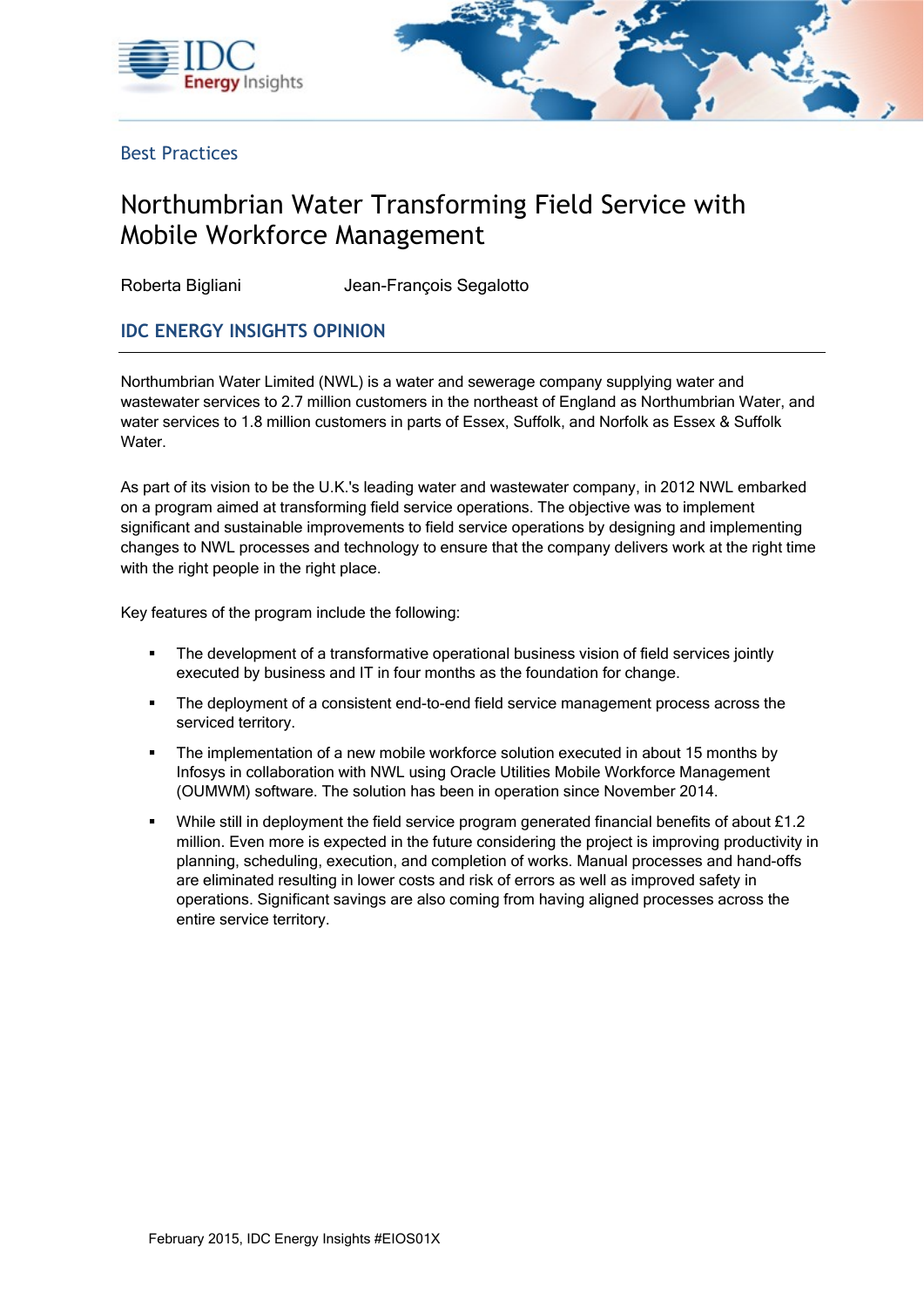#### **IN THIS STUDY**

In 2012 Northumbrian Water Limited (NWL) embarked on a program to transform field service operations. The first step was to develop an operational business vision as a foundation for change to then move to implementation. This study describes NWL's new mobile workforce management (MWM) solution implementation, using the Oracle Utilities Mobile Workforce Management product and executed by Infosys. It also describes the approach taken, the business value, and the lessons learned.

# **IDC Energy Insights Case Study Series**

IDC Energy Insights' case study series provides utilities with fact-based, comparable, consistent, and independent views on interesting projects implemented across geographies. The focus is on IT and operational technology solutions or, more broadly, on energy technology initiatives contributing to innovation and sustainability. Collaborating with utility companies and vendor personnel directly involved in the projects, IDC Energy Insights analysts gather all relevant information and provide an analysis of the approach and the solution's success in meeting the organization's stated goals. Case studies are assessed against four criteria that IDC Energy Insights believes are critical to generate additional value: contribution to operational effectiveness, degree of technological innovation, transformational impact on the company's businesses, and, more broadly, on the utilities industry value chain.

#### *Why This Case Study?*

This case study was selected as a best practice example taken by a water company in implementing enterprise mobility and transforming field services. The study demonstrates how the latest mobile technologies enable innovation in the area of field worker operation, positively impacting efficiency, safety, and worker empowerment, as well as ultimately supporting the company's business goals of operational excellence and superior customer service.

### **SITUATION OVERVIEW**

# **England and Wales Water Industry**

The water industry in the U.K. is privatized and intensely regulated. According to Ofwat, there are 32 regulated companies in the water and sewerage services sector in England and Wales, including 10 regional monopoly companies that took over from 10 public water and sewerage bodies which were privatized in 1989, and provide both water and wastewater services. In addition to the private regional companies, a number of smaller privately owned "water only" companies continued to operate more or less as they had done prior to privatization.

Currently, water and sewerage companies are vertically integrated and responsible for providing a range of services, from managing the collection, storage, treatment, and distribution of water and sewage, to dealing with customer inquiries. Since the privatization, a regulatory framework has been in place to ensure that consumers receive high standards of service at a fair price.

The water industry in the U.K. is highly regulated. The Water Services Regulation Authority, Ofwat, is the economic regulator of the water industry in England and Wales, and is responsible for protecting customers as well as assessing the performance of both water and sewerage companies and water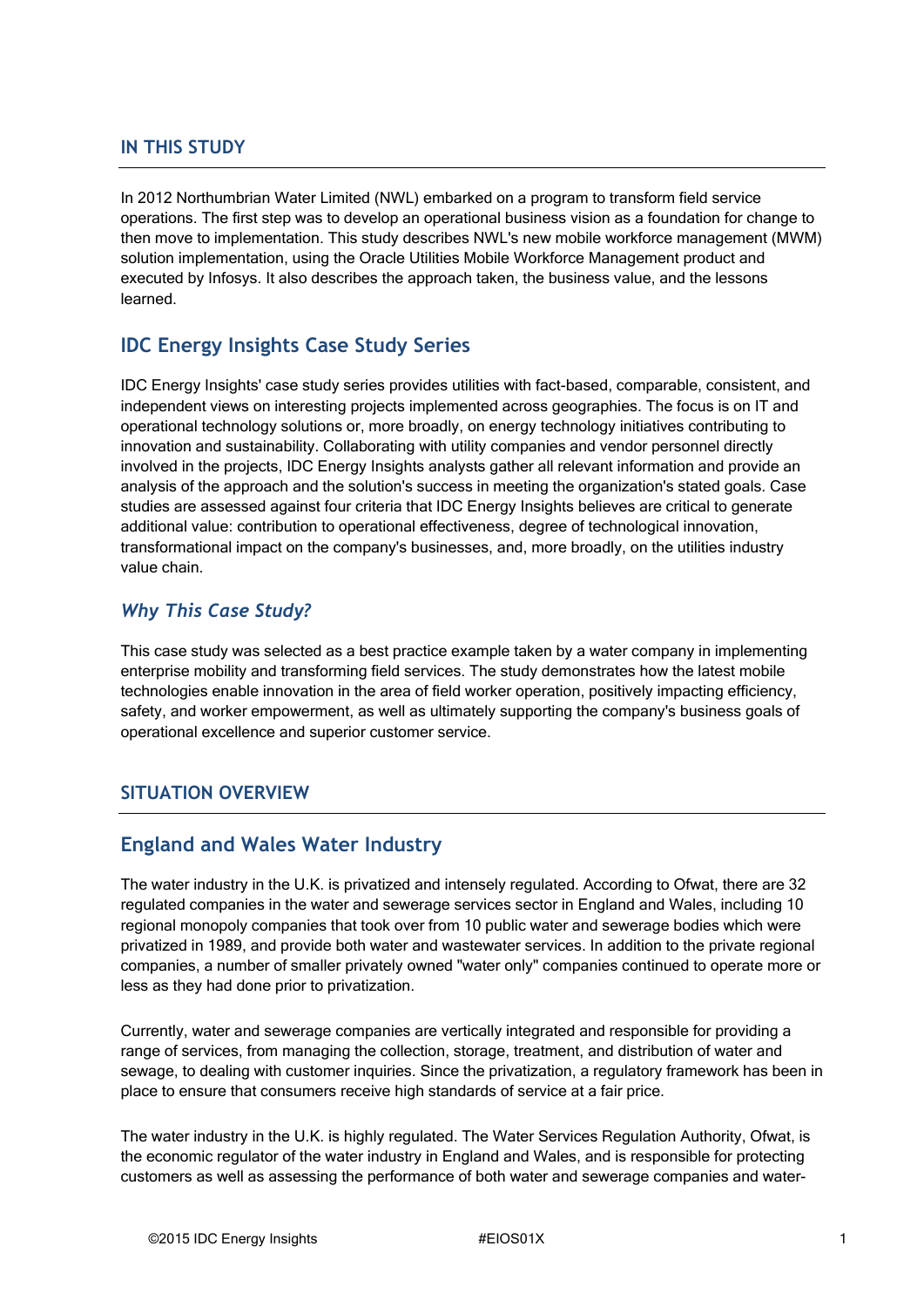only companies. One of Ofwat's main roles is to set the investment and service package that customers receive, as well as setting limits on the prices the companies can charge their customers. Since Ofwat sets pricing limits every five years, water companies are currently in the last year of the 2010–2015 price control period and submitted a new five-year business plan in 2014 for the next price review, which will determine the next price control period from 2015 to 2020.

In addition to Ofwat, the water industry is also overseen by other bodies including the Environment Agency and the Drinking Water Inspectorate, which regulates water quality, and the Consumer Council for Water, which represents the interests of water consumers across England and Wales. The industry must also comply with national and European legislation.

The new Water Act 2014 was one of the most significant reforms in the sector since the 1989 privatization and introduced competition in the non-domestic market. The measures introduced are designed to overhaul the water industry while maintaining a stable regulatory environment, making it more competitive, innovative, and responsive to customers, increasing the resilience of water supplies to natural hazards such as drought and floods, and planning for a smooth transition to a free water market over the longer term. Key reforms in the act include:

- Opening of competition in the non-household retail market in England from April 2017
- Establishing a joint retail water market between England, Wales, and Scotland
- Developing a national water supply network by making it easier for water companies to buy and sell water from each other
- **Enabling owners of small-scale water storage to sell excess water into the public supply**
- Providing measures to restore the sustainable abstraction of water
- Improving the way water resource management and drought planning are managed by providing ministers and Ofwat with new powers and duties
- Providing powers to streamline the environmental permitting framework

# **Company Overview**

Northumbrian Water Group (NWG) is a U.K. holding company with subsidiaries operating in the areas of water supply and wastewater services, water and wastewater contracts, and technical and consultancy services focusing on water and environmental issues. The largest company in NWG's portfolio is Northumbrian Water Limited (NWL), which is one of 10 privately owned regional monopoly companies licensed to provide both water and sewerage services England and Wales.

Previously known as Northumbrian Water Authority (NWA) — one of 10 public sector regional water authorities created under the Water Act 1973 — NWG (and NWL, comprising NWA's former water and sewerage activities) was formed under the Water Act 1989 as part of the U.K. government's program for the privatization of the water industry, and privatized in October 1989. NWG's current asset holdings structure stems from the acquisition of the group by France's Lyonnaise des Eaux in 1995 and the later merger of Lyonnaise-owned North East Water (1996) and Essex & Suffolk Water (2000) into NWL. Following a cash acquisition by UK Water (2011) Limited — a company formed by a Hong Kong–based consortium led by Cheung Kong Infrastructure Holdings Limited, Cheung Kong (Holdings) Limited, and Li Ka-shing Foundation Limited — NWG was delisted from the London Stock Exchange in October 2011.

NWL is the principal water and sewerage service provider in the northeast of England and parts of North Yorkshire, where it operates as Northumbrian Water. It also provides water services in southeast England under the brand name Essex & Suffolk Water (see Figure 1). Overall, the company serves 2.7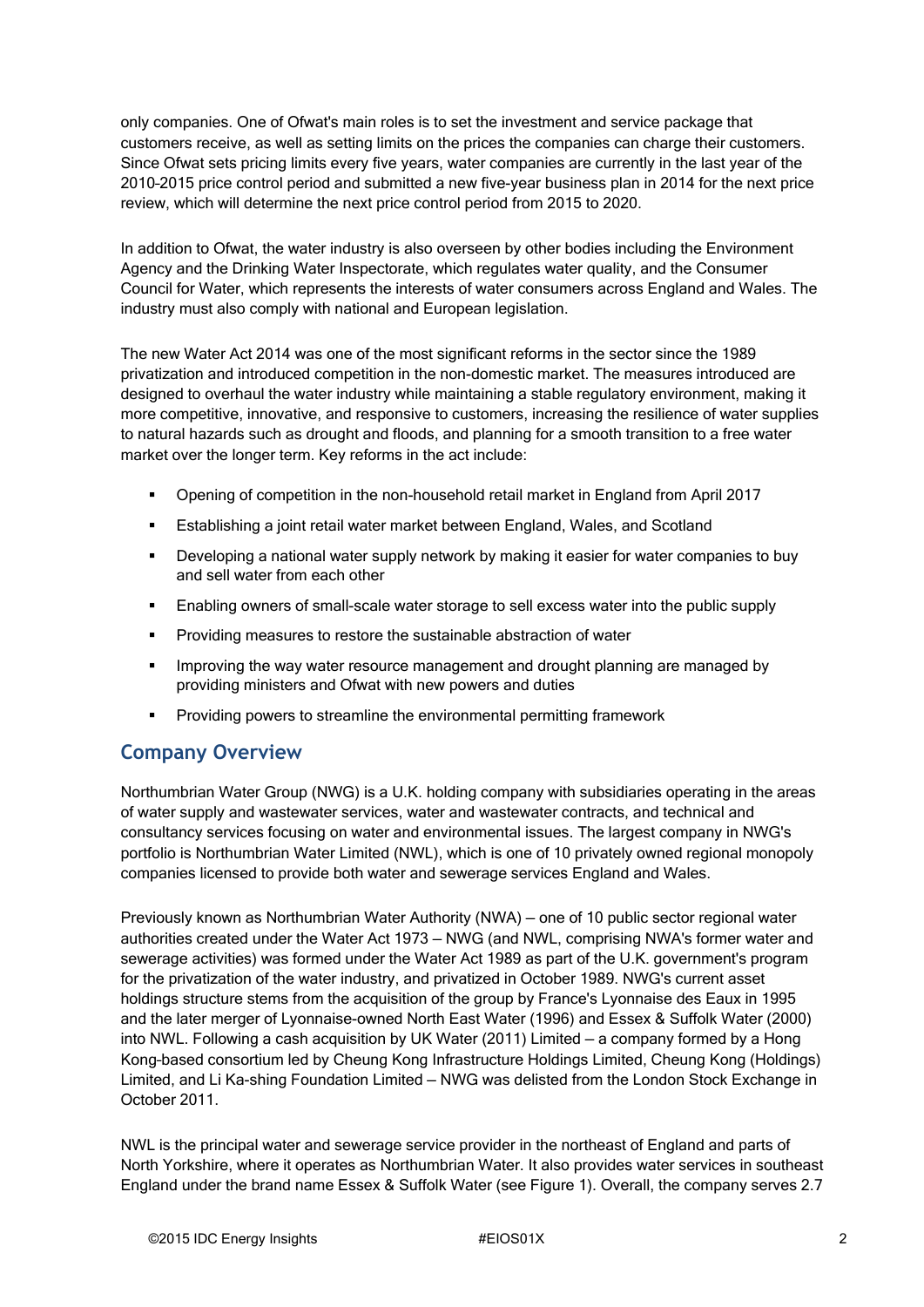million people in the north with water and sewerage services and 1.8 million people in the southeast with water services. The company supplies over 1,200 million liters of clean water a day and is responsible for collecting, treating, and releasing back to the environment the wastewater this generates in the northeast (within NWL's areas of supply in the southeast, sewerage services are provided by Anglian Water and Thames Water).

#### **FIGURE 1**

#### **Northumbrian Water Limited's Service Area**



Source: Ofwat, 2014

NWG is an extensive asset owner. The company owns and manages around 25,545km of water pipes and 29,724km of sewers, 44 impounding reservoirs, 57 water treatment works, 344 water pumping stations, 338 water service reservoirs, 765 sewage pumping stations, and 418 sewage treatment works over a 12,300 square kilometer service area. The company employs around 3,000 people, including 370 field technicians and back-office support staff.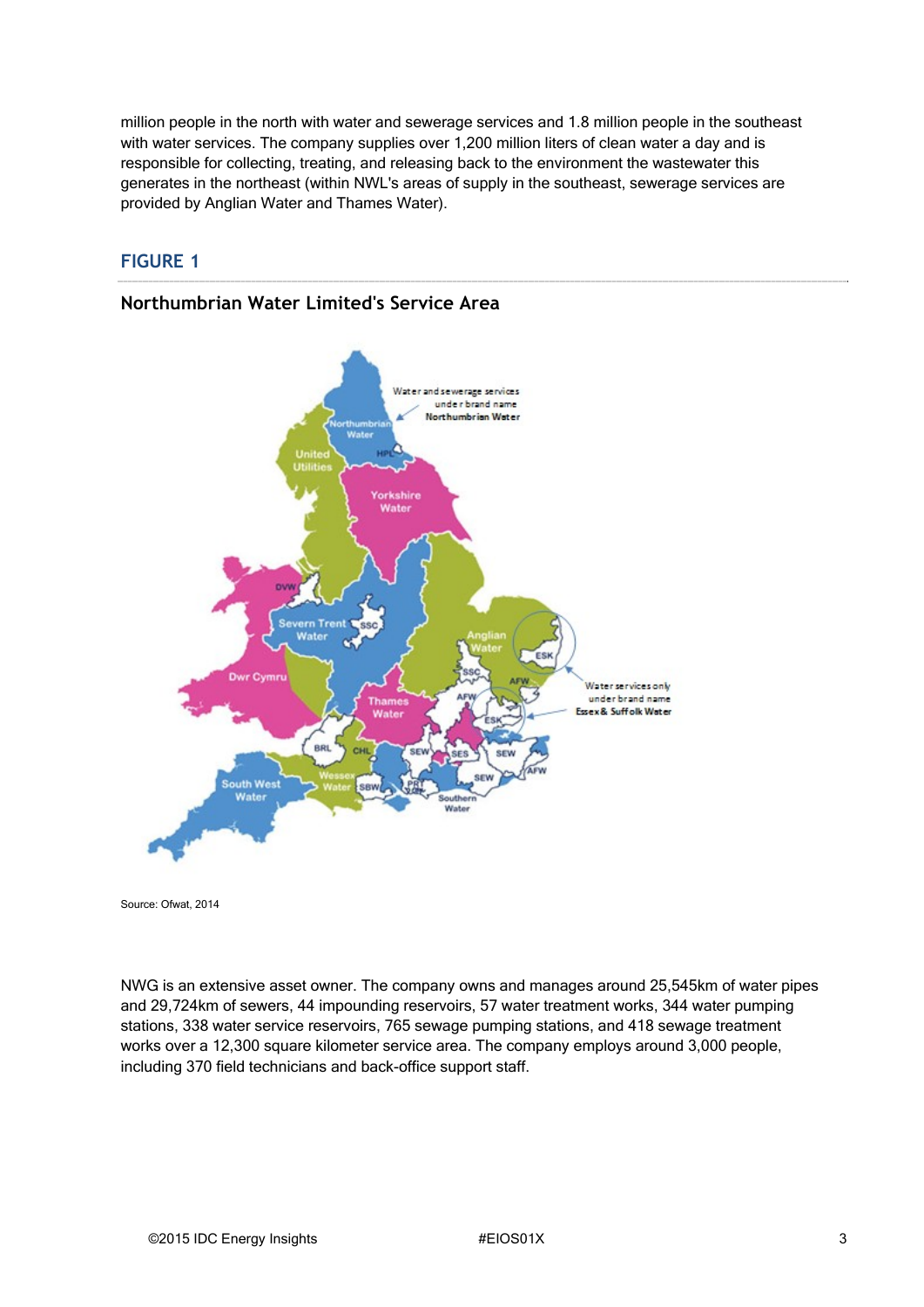# **Business Needs**

NWL's vision is to be the national leader in the provision of sustainable water and wastewater services. The company is constantly looking for more efficient and innovative ways to improve its services.

From an infrastructure perspective the company's goal is to operate and maintain all assets to ensure they are able to provide good service now and in the future. Securing asset health and working efficiently on assets is critical to keep bills as low as possible. About 1,000 people, one in three of NWL's employees, are mobile workers. This makes mobile strategy the pillar of the field service transformation.

# **Management Challenges**

As mentioned, NWL operates in the northeast and southeast of England. The two areas have very different economic, demographic, and water resource characteristics.

In the northeast, there has been a gradual fall in overall water demand in recent decades as a consequence of a reduction in industrial demand for water. This trend is expected to continue but the pace of decline has now stabilized after some industrial closures during the economic recession. In the northeast security of water supply is high and Northumbrian Water also provides the highest levels of compliance for wastewater.

The southern operating area is in a water-scarce region that is forecast to experience further economic and population growth in the medium term. While this area has also seen a reduction in demand from heavy industry, the recent economic growth has led to significant housing growth. The company recently launched a major water resources scheme which will secure supplies in the driest region in the U.K. for many decades.

Field service operations across operating areas have to cope with several challenges. In the two regions that the company operates in, it was working with an unaligned organization with regional variations of the same processes. Overall, manual scheduling was not optimizing resource allocation and was costly, there was no forecasting capability, and field workers were frustrated with receiving outdated information about the equipment they were maintaining. From an IT and device perspective there were too many applications and outdated devices, like PDAs.

In this context, NWL decided to innovate field services through a mobile strategy capable of delivering the right information to the right people at the right time. Mobile workforce management (MWM) plays a central role in achieving NWL's goals. The company wanted to:

- Improve operational efficiency and customer service by mobile-enabling its workforce
- Enable its remote workforce to minimize water service disruptions
- Establish economies of scale with a scalable mobile development, integration, and deployment architecture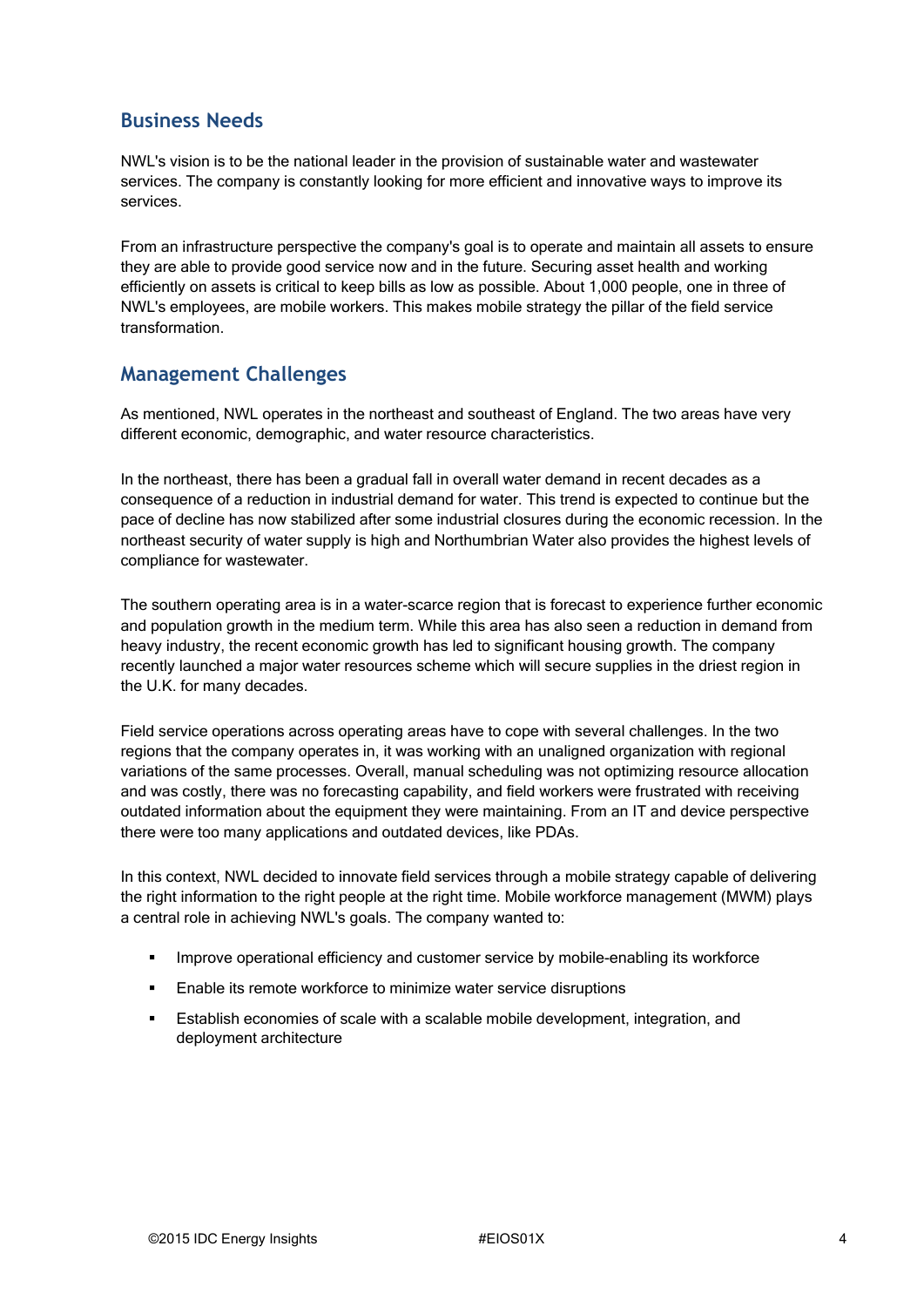### **THE BEST PRACTICES**

# **Project Background and Objectives**

NWL's field service transformation program was initiated in 2012. The objective was to deliver significant and sustainable improvements to field service operations by designing and implementing change to NWL processes and technology that ensure the company delivers work at the right time with the right people in the right place.

The scope of the program was an end-to-end field service management process considering multiple components in the vision, as shown in Figure 2.

The program was articulated along three stages:

- Vision: from September 2012 to January 2013. The transformative operational business vision was developed working on real scenarios. Fifteen workshops involving 92 line workers were set up to redefine activities and identify requirements. This vision was the foundation for change within the company.
- Blueprint: from February 2013 to August 2013. During this stage, field devices (Panasonic Toughpads and iPhones) were evaluated and the MWM solution proof of concept executed (with Oracle Utilities Mobile Workforce Management software). This was the first stage in process alignment. This stage was critical to validate the business case and set the investment to move the program forward.
- Implementation: from September 2013 to end of 2014. The deployment was organized along three major deliveries: September–November 2013 for iPhone and time capturing app; May– July 2014 for Panasonic Toughpads and GIS; September–November 2014 for Oracle Utilities Mobile Workforce Management, executed by Infosys.

#### **FIGURE 2**

#### **Field Service Transformation Program: Process Scope and Vision Components**



Source: NWL, 2014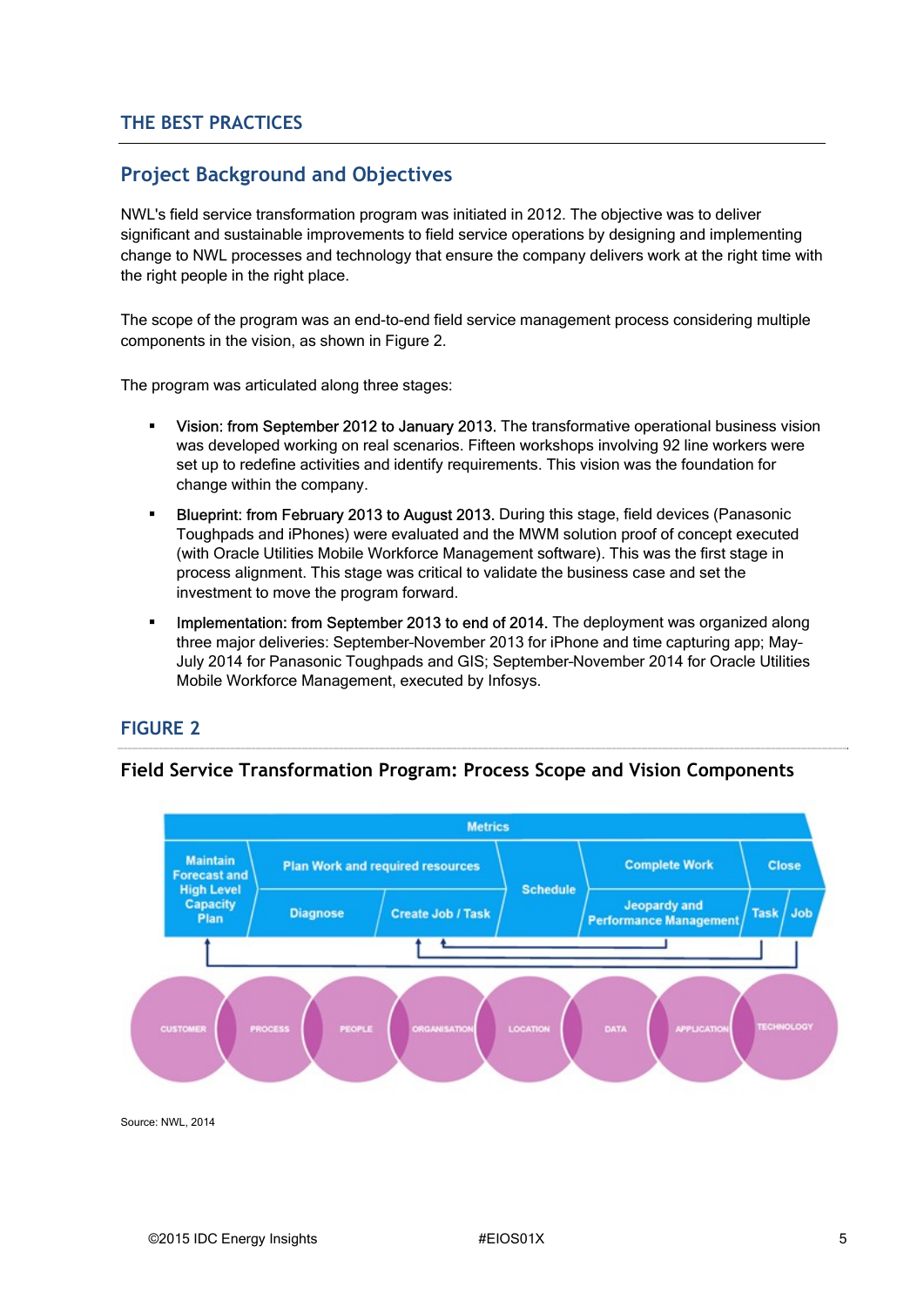To overcome the issues encountered during previous unsuccessful field service transformation attempts, the following principles informed NWL's approach to execution:

- Confidence built via incremental benefits: attaching and releasing benefits for each stage of the project, including visioning and blueprinting
- High front-line engagement: facilitating discussion of options even if the most likely solution was obvious
- As much as possible done internally: selective and focused use of consulting firms, systems integrators, and specialist expertise plus a steep learning curve
- Strong business sponsorship: water director (EVP) as sponsor
- Accountable business leadership: senior business managers in key roles
- One Program... One Team: co-location of business and technology

The overall program management was articulated in workstreams for development and deployment, as described in Figure 3.

#### **FIGURE 3**

### **Field Service Transformation: Program Organization**



Source: NWL, 2014

# **Solution Description**

A new mobile workforce management solution, with a more advanced and real-time scheduling and dispatching system, has been implemented to streamline and replace the disparate scheduling procedures which were paper based and manual.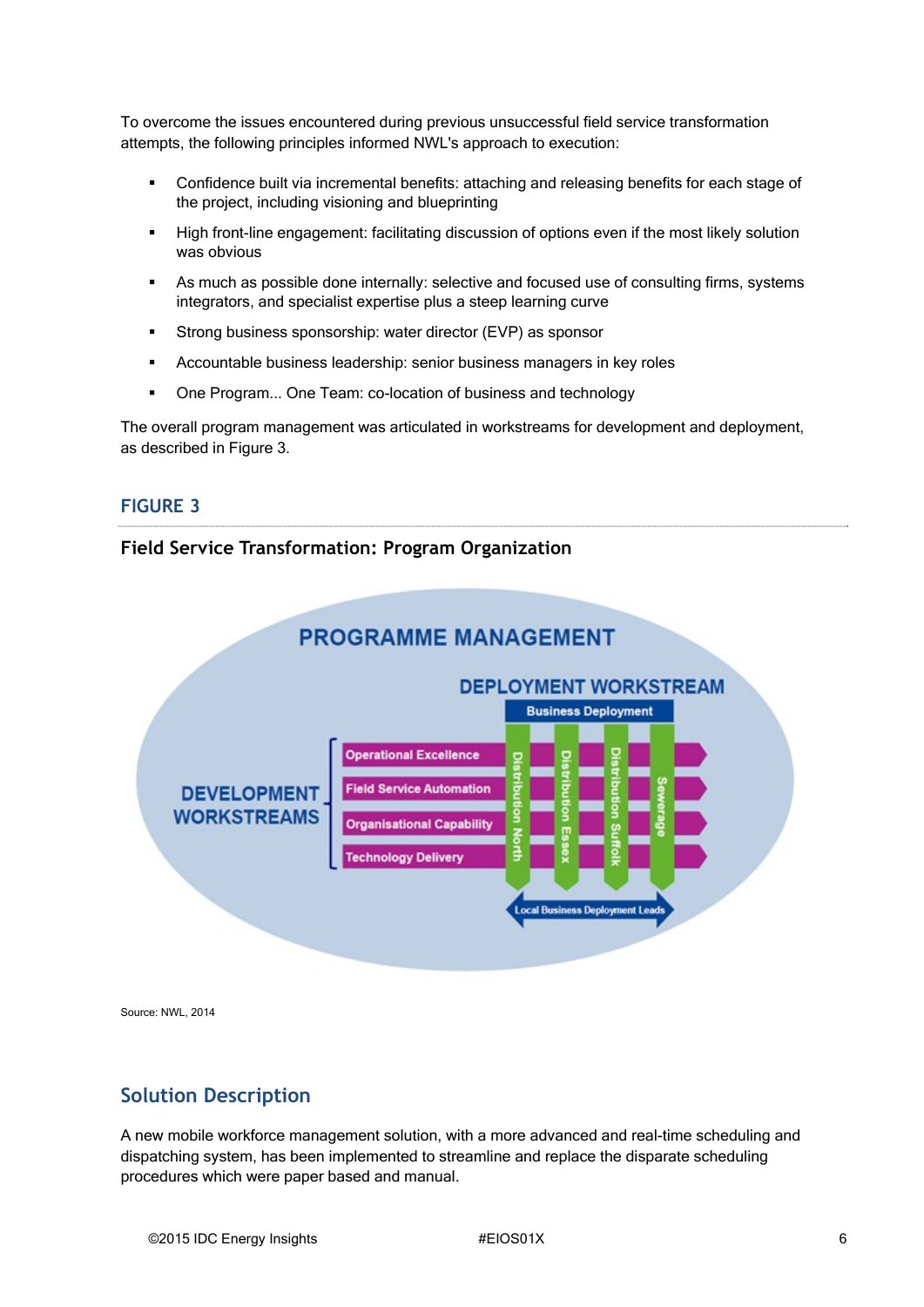The implemented solution has three distinct functional components:

- Resource planning and scheduling. Supports resource planners, dispatchers, and service managers in managing resources, planning shifts, and scheduling work. The system manages activity requests sent in from host systems, automatically generates shifts, and allocates activities to shifts based on skill set match, duration, and time windows. The scheduling engine also optimizes the schedule based on business rules.
- Common dispatching functionality. Supports dispatchers as they handle exceptions throughout the day, and enables context-based decision making at the dispatcher level. Alert types are defined in the system to alert the dispatchers of any issue so that they can intervene manually to resolve the situation. The system can be configured to automatically dispatch all activities or limit auto-dispatching to a certain number or activity types or shifts.
- Mobile communications platform. Supports mobile crews as they perform service work, facilitating communication with the dispatcher, providing GPS-based mapping services, and processing activity status updates and work completion details. The application runs on a mobile data terminal (MDT) device. This platform enables the application to work in offline mode in case of network disconnects or network black spots and synchronizes with the server when it comes back into connectivity.

Figure 4 shows the overall application landscape from the mobile workforce management solution viewpoint. The product selected was Oracle Utilities Mobile Workforce Management (OUMWM).

### **FIGURE 4**



#### **Architectural Approach**

Source: NWL, 2014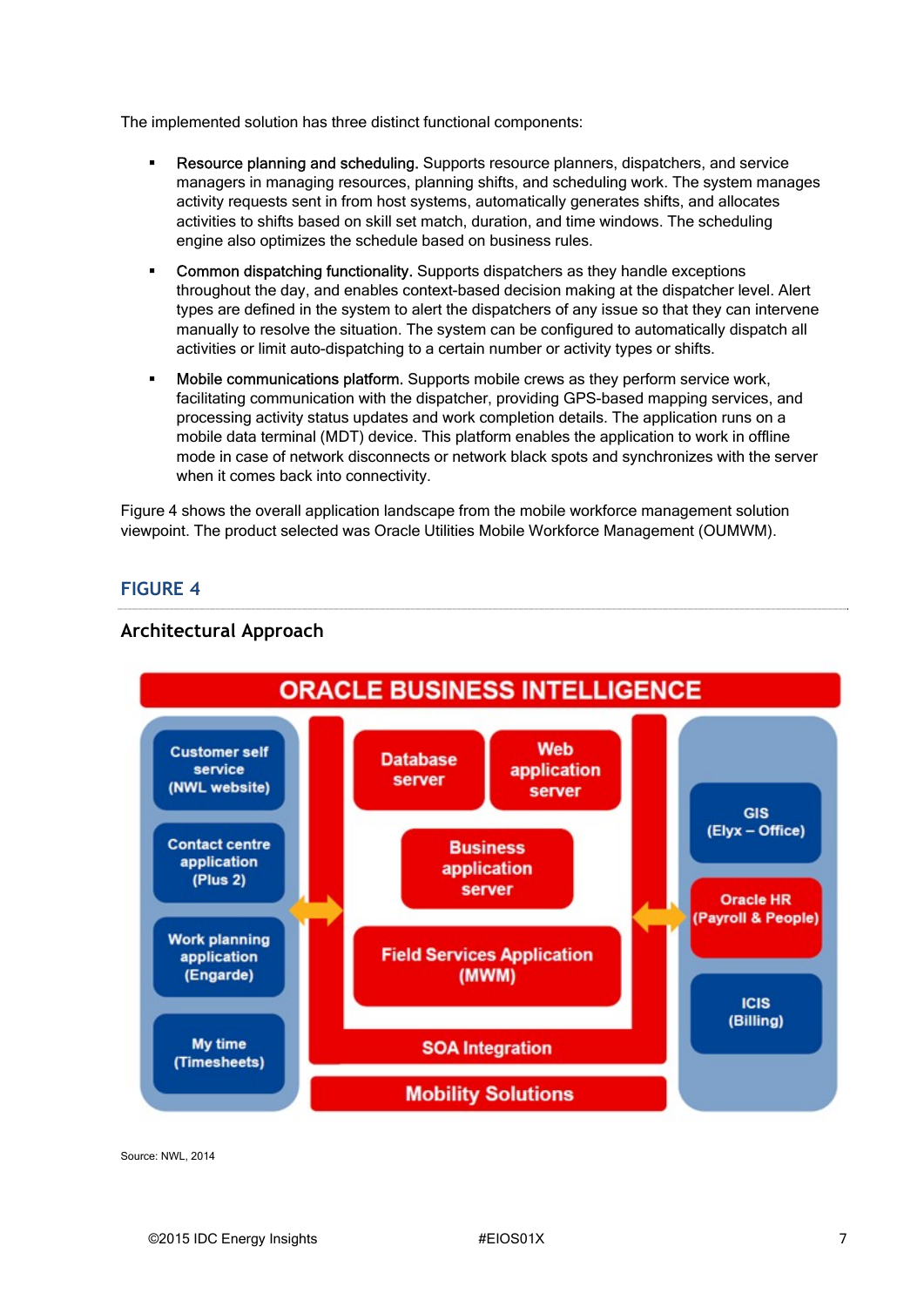The red boxes are Oracle modules and products. The blue boxes are existing enterprise modules in NWL. Two of the key enterprise systems integrated were:

- "EnGarde" the core Work and Asset management system in NWL and the primary source of all planned asset maintenance and inspection related work that is sent to MWM
- "Plus2" the Customer Contact Application and the primary source of all customer-related work for MWM

To implement all identified integration interfaces, Oracle SOA Suite was used as the middleware integration platform and Oracle Service Bus as the core service bus. This was the first time that service-oriented architecture (SOA) was used at NWL. From the beginning of solution design, one of the key considerations was to look for "extensibility" and "future proofing." In this way if NWL decides to implement Oracle Customer Care and Billing or Oracle Utilities WAM in future, integration with the mobile workforce management solution will become seamless as the newly constructed SOA framework can be used to bring on additional components on the stack with minimal effort.

Some other aspects to consider are:

- Availability of intranet apps to field workers through direct access (akin to VPN-based security access)
- **Windows 8.1 on Panasonic Toughpad FZ-G1**
- Clustering of servers to enable "high availability" of the system
- Solaris 11 Unix operating system
- Future functionality extensible OUAF framework based development
- Underlying framework for Oracle Business Intelligence (BI) through Oracle Business Intelligence Enterprise Edition (OBIEE); MWM Analytics for BI

### **Selecting the Solution**

OUMWM was shortlisted and selected, in combination with Oracle Utilities Mobile Application Framework, among other software solutions. As already described, NWL has other Oracle software like Oracle HR and Oracle Business Intelligence and is planning to roll out a new customer billing system as well as a new enterprise asset management solution in the future. On top of matching requested functionalities, NWL selected OUMWM as it enables these future rollouts with reduced impact. It is device-independent and easy to configure, and SOA support is available out of the box.

### **Implementing the Solution**

Northumbrian Water selected Infosys to implement the solution. The main reasons for selecting Infosys were its deep domain and product expertise and track record, as well as its delivery capabilities. Additionally, NWL valued Infosys' understanding and ability to fulfill its partnership needs. A close coordination has been established to allow the company to achieve its field service program objectives. Figure 5 recaps the system integrator's contribution. The development was executed in multiple locations, including Infosys' Indian development centers, and the go-live organized by user groups.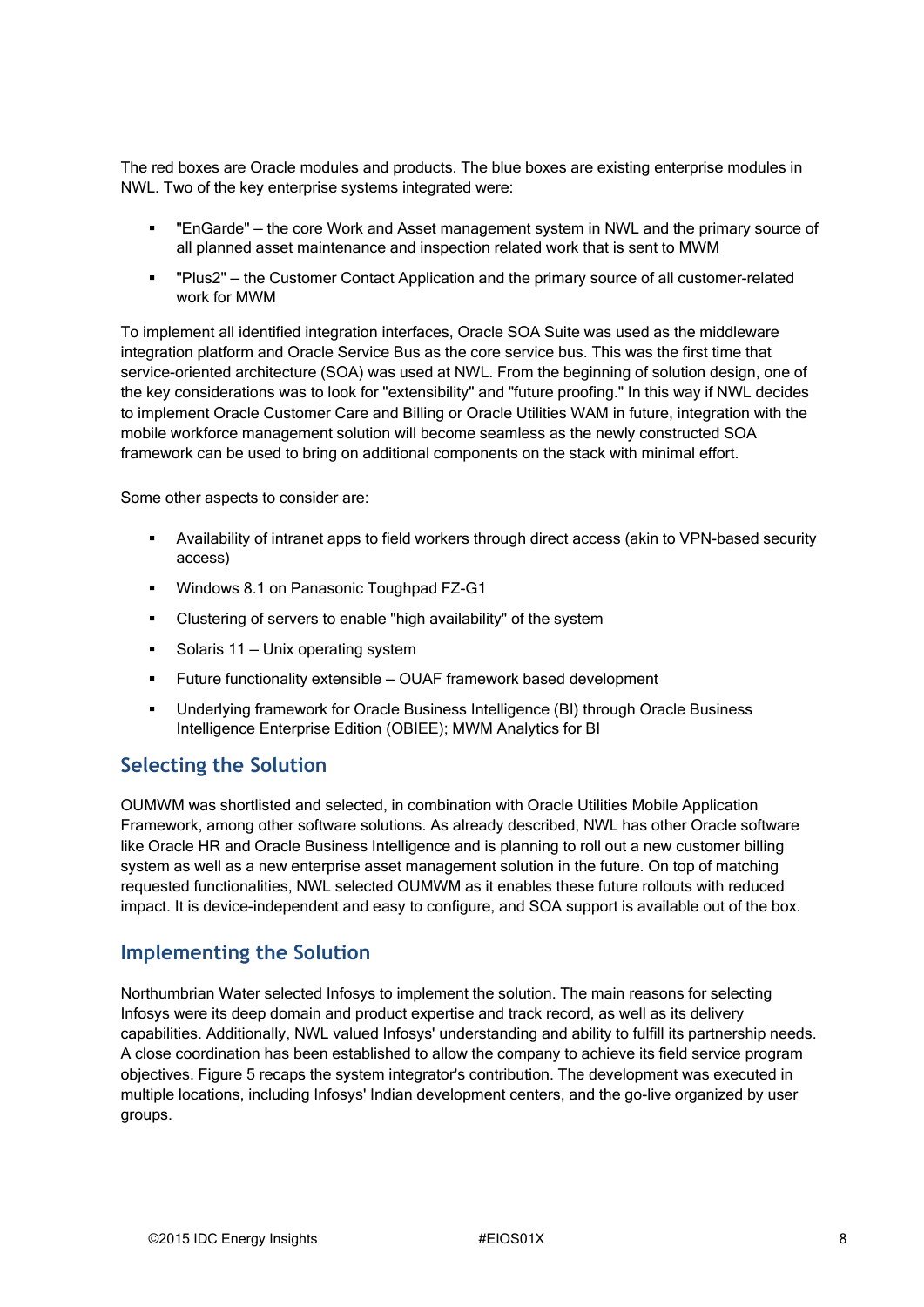#### **FIGURE 5**

#### **Northumbrian Water Field Service Transformation: Infosys' Contribution**

# **BUSINESS**

- To-Be process workshops
- · Fit-Gap analysis of To-Be **Processes**
- Cost controls set up for optimum schedule based on the business rules
- Configuration for different work groups
- Knowledge transitions to the in-house teams on **MWM and SOA**
- · Set up Jeopardy **Management function**

### **TECHNOLOGY**

- . MWM installation and configuration
- SOA framework design<br>and interface build
- New Activity, Assignment,<br>Mobile screen Business<br>Objects
- Configurations and rules to suit needs of four work **groups**
- Customize the User **Interface Screens**
- · Scheduler Configurations

#### **PROJECT LEADERSHIP**

- MWM implementation planning and dependency alignment
- · Liaison between NWG and Oracle
- · Solution review to ensure industry best practices
- · Release planning and management
- Integration Test planning and management
- . Cut Over planning and execution oversight

Source: NWL, 2014

# **Business Value**

The water business is highly regulated and companies must contend with strict pricing mechanisms to continuously reduce operating costs. At the same time, they have to meet strict targets in terms of quality delivered.

While still in deployment the field service program generated financial benefits of about £1.2 million. Even more is expected in the future considering the project is improving productivity in planning, scheduling, execution, and completion of works. Manual processes and hand-offs are eliminated, resulting in lower costs and risk of errors as well as greater visibility of what the crews are doing and increased safety in operations. Significant savings are also coming from having aligned processes across the entire service territory.

From a qualitative business value perspective, the empowerment of frontline field crews and the refocusing of team leader and scheduler roles have improved field service operations.

# **Lessons Learned**

From the very beginning the program has been characterized by high levels of engagement with front-line staff members who have been involved in every aspect of the work.

**Since the very beginning the program has been characterized by high levels of engagement with front-line staff members who have been involved in every aspect of the work.**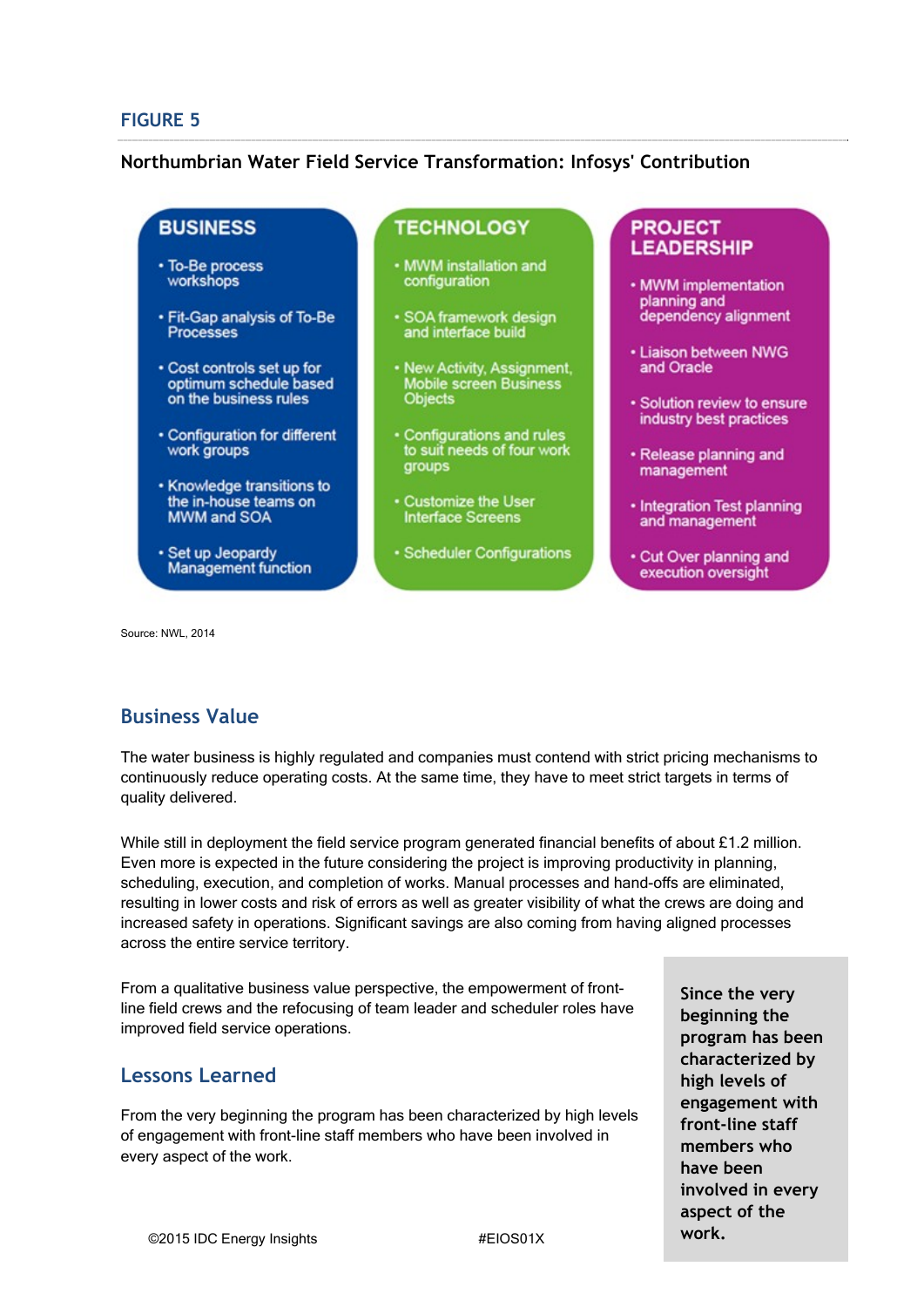Strong business sponsorship of the program and collaboration were key success factors. The program was a joint initiative of IT and business. Front-line users were involved from the outset to provide feedback and to build trust. Change management required attention and the appropriate level of effort as NWL wanted operational managers to buy into a "program culture," and the project affects the way hundreds of people work.

The decision to do as much as possible internally, adopting a selective use of consulting and system integration firms, proved to be the right one. NWL discovered that organizations can be more selfsufficient than they initially imagine. At the same time the creation of a genuine partnership with Infosys and the other people involved in the implementation helped maximize the value of the different team members' contribution regardless of employer company.

From a technical perspective, it was important to prepare the technical team to work with unfamiliar technologies at an earlier stage. The solution proof of concept was important to ensure all relevant business processes were mapped and aligned before starting the full solution development and integration.

# **FUTURE OUTLOOK**

### **Next Steps**

The investment plan submitted to Ofwat in 2014 includes investments to maintain, upgrade, repair, and replace pumping stations, mains, sewers, and more broadly NWL's entire infrastructure.

Providing field workers with the right information at the right time is fundamental to efficiently execute and achieve the final objective of delivering good quality water at the lowest cost. Not surprisingly, mobility will continue to be a key focus area and a key enabler of NWL's strategy, to innovate both internal company processes and customer-facing activities. On the latter, the plan is to implement systems enabling customers to book appointments and track progress of NWL work from their computer or mobile device.

### **ESSENTIAL GUIDANCE**

### **Project Impact Assessment**

IDC Energy Insights believes that the operational efficiencies enabled by the implementation of the new Northumbrian Water Limited MWM solution are extremely high. Process efficiency and accuracy is increasing, thanks to the elimination of manual activities and the availability of better planning and forecasting capabilities. NWL has fully exploited the technology's potential, innovating the way activities are organized and executed. The establishment of an enterprise mobility framework makes it easier to move NWL's mobile strategy forward, and beyond the boundaries of field services. Additionally the creation of consistent field services operations across NWL's two operating regions is transforming business. These factors make it an excellent project and a very relevant case study for other utilities.

Figure 6 presents IDC Energy Insights' project impact assessment for NWL's field service transformation.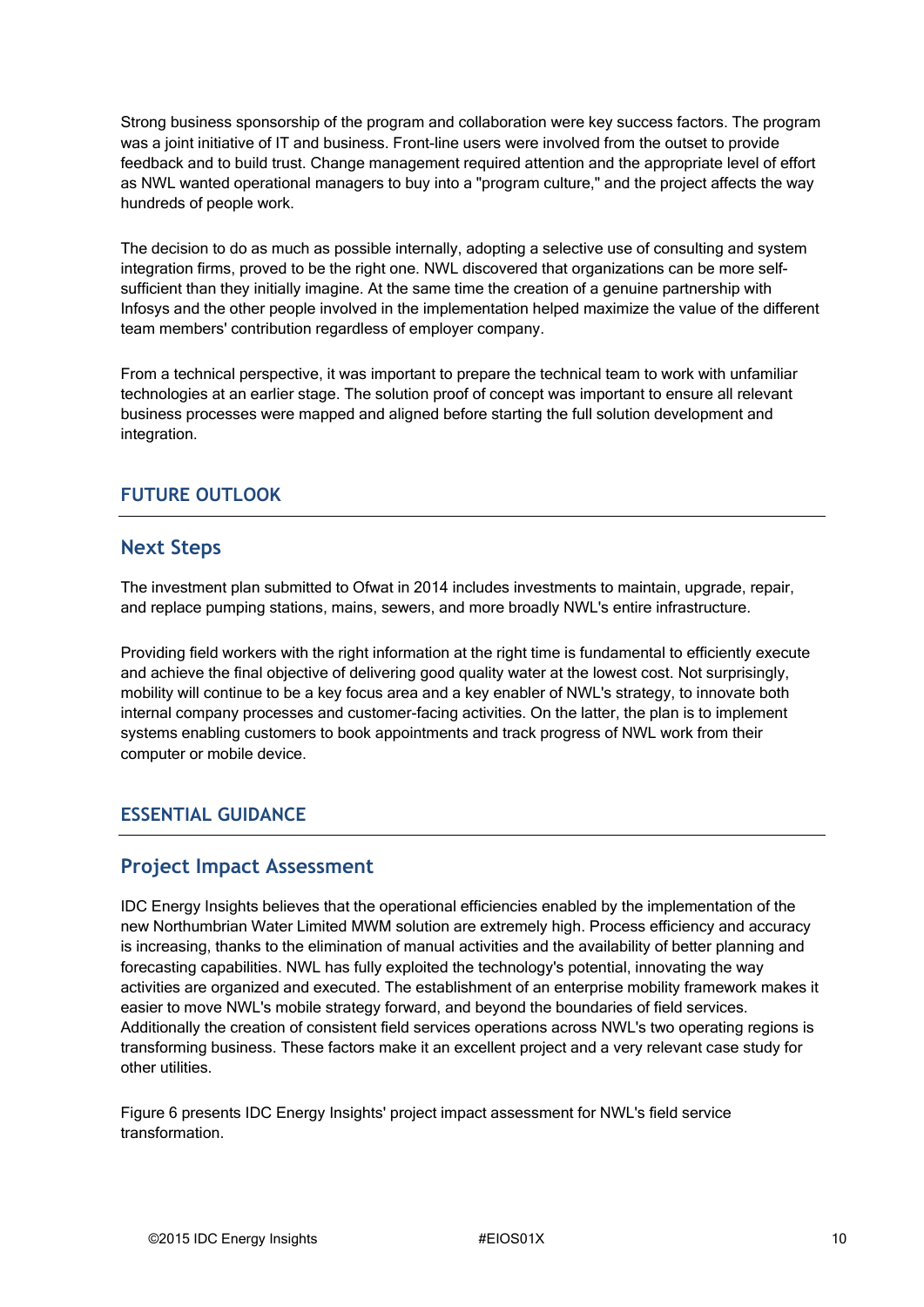### **FIGURE 6**

**Northumbrian Water Field Service Transformation: Project Impact Assessment**



Source: IDC Energy Insights, 2015

# **Actions to Consider**

Mobility has always been, and will continue to be, a top priority for utilities. Enterprise mobility impacts utilities in two main ways — supporting internal company activities and processes, and supporting customer-facing activities. IDC Energy Insights surveys consistently confirm that utilities are moving toward a more mobile workforce to create efficiencies in operations, with both technical field staff and sales staff able to potentially carry out more tasks on mobile devices. However, challenges with integration, security, and costs mean that only a small minority have already invested in mobile devices such as tablets or smartphones. The concept of mobility for customers (e.g., making energy consumption data available outside the home, providing remote control applications via smartphones or other portable devices) is gaining interest as a means to improve consumer engagement.

When addressing enterprise mobility, IDC Energy Insights recommends utilities to consider the following:

- A journey not simply about technology. Mobility impacts company processes, people, customers, and even business models. Utilities are challenged to keep up with changes in doing business because of mobility. They must understand the new ways, what new solutions are available, and select, prioritize, and successfully design, develop, and implement mobility devices, apps, solutions, and services to address changing business needs. To meet these challenges, every utility must develop enterprise mobility that is adapted to their own situation. This is a journey that will require a focus on evolving the maturity of each dimension of enterprise mobility (strategy, platforms, apps, processes, and people).
- A common architecture to handle agility and savings. Sometimes utilities handle mobility by coping with pressing demands and delivering short-term answers rather than looking at the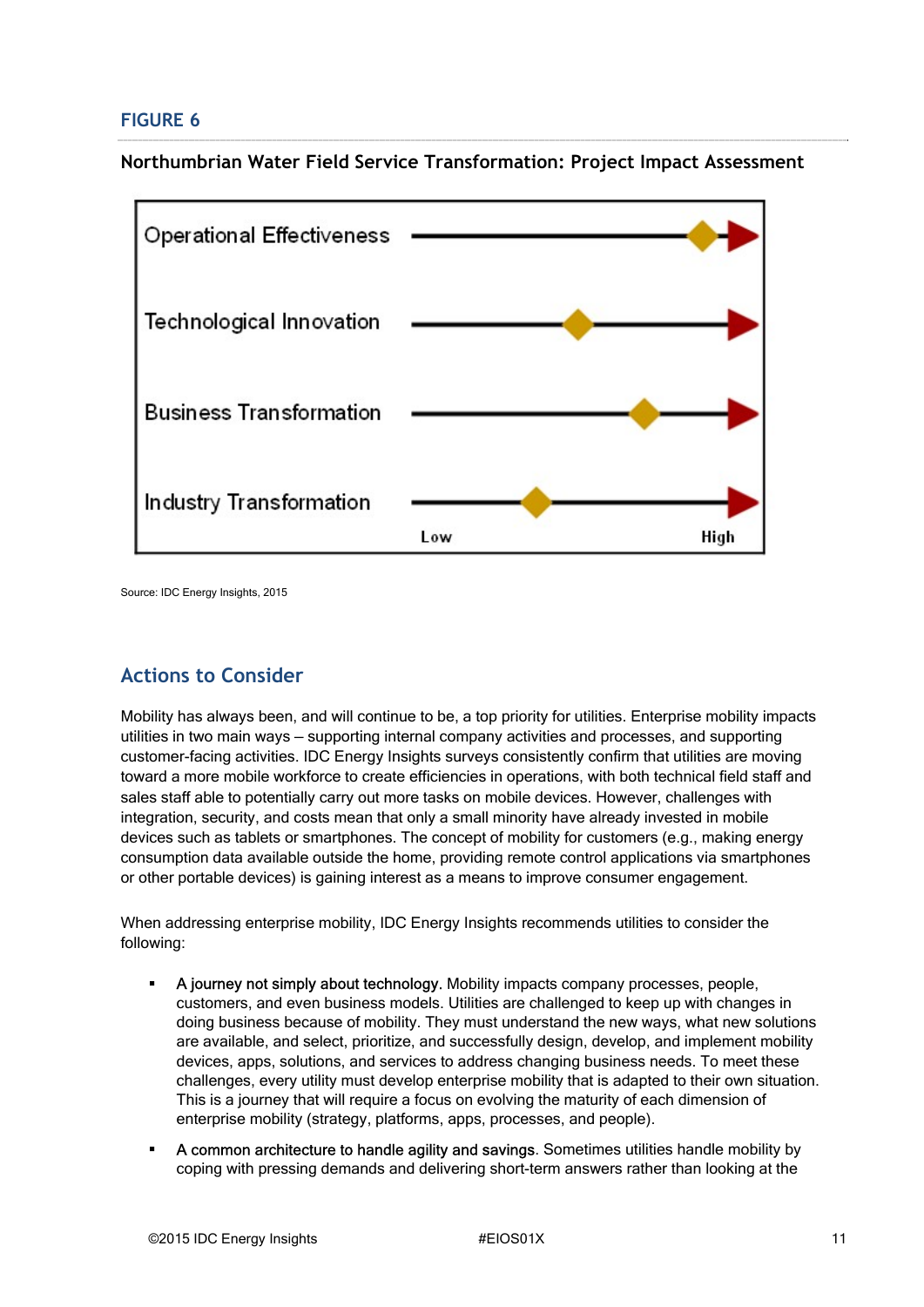problem globally and with a strategic, longer-term perspective. This creates problems for the IT organization with duplicate, redundant, and inconsistent solutions that will need to be resolved sooner or later. To some extent, this approach is similar to creating instances with ERPs. The most effective approach is to look for commonality and consistency as early as possible. A common architecture, including security and data architecture, integrated in the enterprise architecture, will eventually provide savings, agility, and speed to better support different needs.

- Invest in mobile management and security tools. The adoption of multiplatform mobile device management will be essential to manage a mobile enterprise within acceptable risk parameters.
- Business transformation is the king. Keep your focus both on the business problem that enterprise mobility is helping to solve and on the innovation mobility can bring to the business. It is easy to get caught up in mobility technology itself and the eye-popping applications and functionalities that can be delivered via a mobile form factor. Start with the end result of what you are seeking to develop.

### **LEARN MORE**

#### **References**

- Interview with:
	- James Robbins, CIO, Northumbrian Water Group
	- Kush Sharma, Head of Europe Utilities, Infosys
- Field Service Transformation at Northumbrian Water presentation made at Oracle Open World 2014 by James Robbins (NGW), Tim Burfoot (NWG), Surya Chavali (Infosys)
- www.nwg.co.uk
- www.nwl.co.uk
- www.eswater.co.uk
- www.ofwat.gov.uk/industryoverview

### **Related Research**

To learn more about mobility in the utilities industry please refer to the following IDC Energy Insights documents:

- **IDC MaturityScape: Enterprise Mobility (IDC #253113, December 2014)**
- **IDC FutureScape: Worldwide Utilities 2015 Predictions (IDC Energy Insights #EISC04W,** December 2014)
- Business Strategy: What About Utilities' IT Budget? Results from Western European Survey 2014 (IDC Energy Insights #EIOS09W, December 2014)
- Utilities IT Investment Priorities for Solutions and New Technologies: Results from the Western European Utilities 2013 Survey (IDC Energy Insights #EIOS08V, January 2014)
- Next-Generation Mobile Workforce Management Delivered at Enel Distribuzione (IDC Energy Insights #EIOS07V, December 2013)
- **EMEA Utilities Getting Enterprise Mobility Right (IDC Energy Insights #EIOS05V, September** 2013)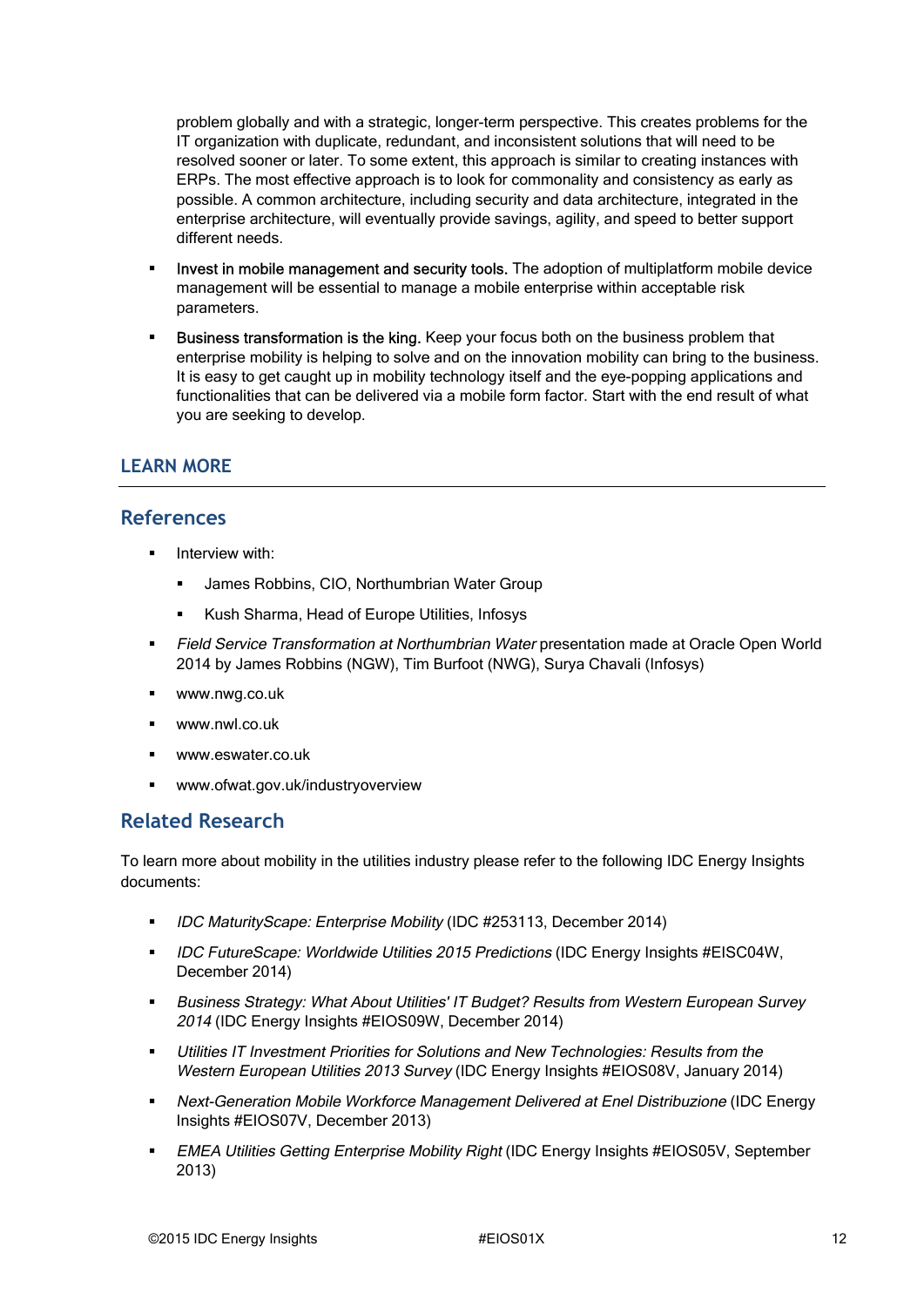IDC Maturity Model: Enterprise Mobility — A Guide for Success (IDC #240968, May 2013)

To learn more about case studies discussing best practices in utilities, please refer to the following IDC Energy Insights documents:

- Reinventing GIS for the Modern Utility: The United Utilities Enterprise GIS Solution (IDC Energy Insights #EIOS08W, September 2014)
- Smart Customer Management: The First Utility Way (IDC Energy Insights #EIRS03W, May 2014)
- Think Big, Start Small, and Scale Fast: GDF SUEZ Energia Italia's Cloud CRM Platform Based on salesforce.com, Delivered by WebResults (IDC Energy Insights #EIOS02W, March 2014)
- Thames Water's AORTA: Wipro Enables Real-Time Insights for Thames Water's Asset Operations (IDC Energy Insights #EIRS03V, September 2013)
- Anglian Water Moves Closer to a Smart Water Network with a Leakage and Pressure Management Solution (IDC Energy Insights #EIOS03V, June 2013)
- ScottishPower Trials Long-Range Radio for Smart Metering Communications (IDC Energy Insights #EIRS53V, April 2013)
- Low Carbon London, Promoting Innovation in the Distribution Network (IDC Energy Insights #EIRS04U, December 2012)
- Best Practices: Spotlight on Mobile Applications Mekorot, Israel's National Water Company (IDC Energy Insights #EIOS57U, September 2012)
- Deep Dive into Smartcity Málaga Ranked #1 in IDC Smart Cities Index for Spain (IDC Energy Insights #EIRS03U, May 2012)
- Best Practices in Building Energy Management: Høje-Taastrup and Middelfart Municipalities Partner with Schneider Electric to Improve Buildings Performances (IDC Energy Insights #EIRS01U, January 2012)
- Best Practices: Portugal's Way of Driving Electric Mobility The MOBI.E Project (IDC Energy Insights #EIRS03T, October 2011)
- Best Practices: Thames Water Adopts BPMS Solution to Streamline Its Customer Services, With Wipro as Systems Integrator (IDC Energy Insights #EIOS05T, August 2011)
- Best Practices: Veolia Water Transforming Metering The m2ocity Innovative Business Model and Oracle Utilities MDM Deployed by Power Reply (IDC Energy Insights #EIOS04T, May 2011)
- Data Privacy and Security for Smart Metering: Alliander Certification Case Study (IDC Energy Insights #EIOS52T, March 2011)
- Best Practices: GasTerra Flexes up Its IT Application Portfolio by Choosing Oracle Utilities Solutions (IDC Energy Insights #EIOS03S, May 2010)
- Best Practices: Mobile Work Force Management Solution, Enel Style (IDC Energy Insights #EIOS02S, February 2010)
- Best Practices: Palm Utilities Deploys Oracle Utilities Customer Care and Billing Solution (IDC Energy Insights #EIOS08R9, October 2009)
- Best Practices: Pioneering Smarter Metering in Gas The Gas Natural AMM Project Case Study (IDC Energy Insights #EIOS06R9, September 2009)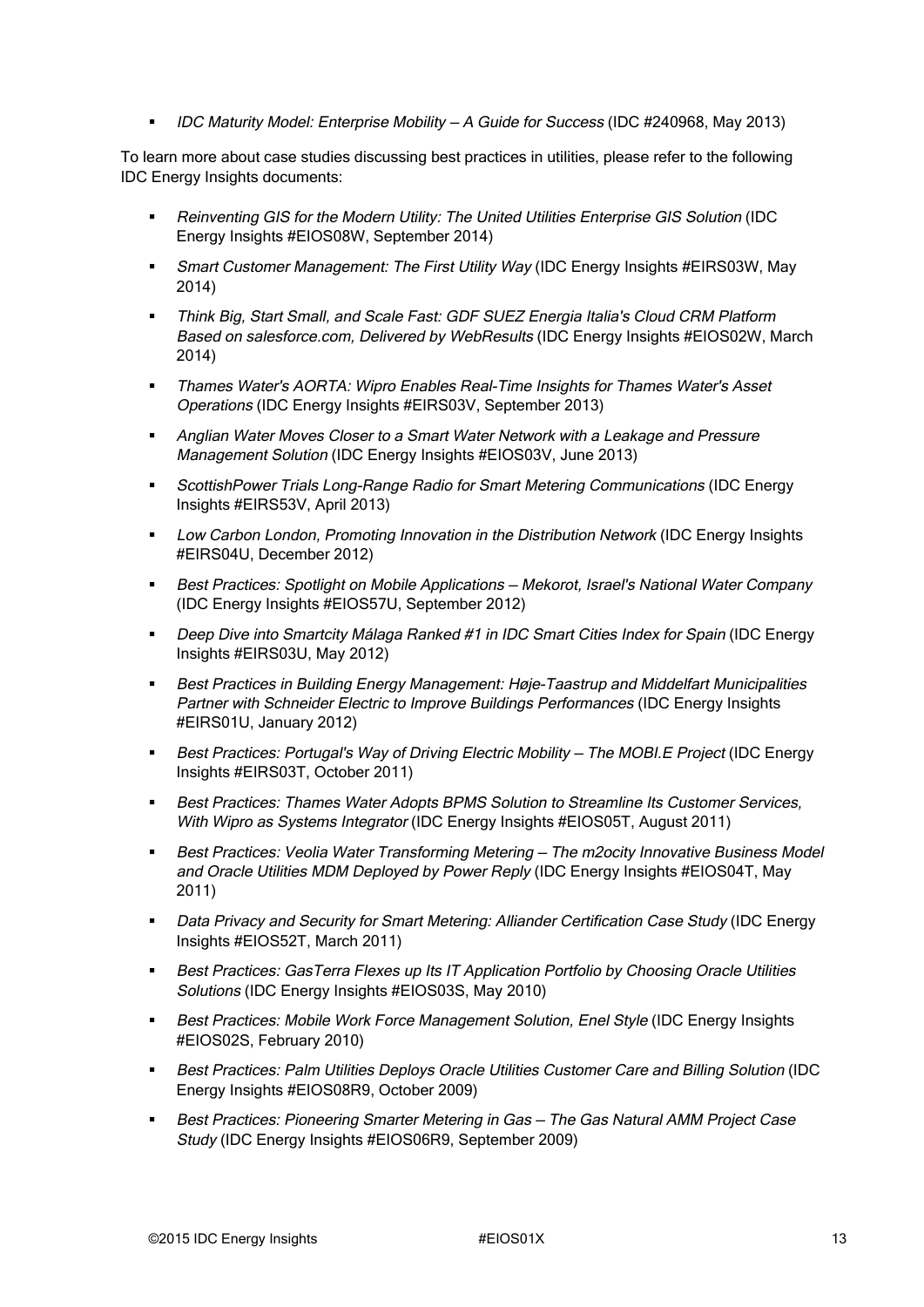- **Best Practices: Enabling Electric Vehicles in Denmark The EDISON Consortium Project** (IDC Energy Insights #EIRS02R9, September 2009)
- Iberdrola's Control Center for Renewable Energy (CORE): A Model for Grid Integration of Renewable Energy (IDC Energy Insights #EIRS54Q, June 2008)
- Utility Remote Wind Power Management: EdP Bets on Logica's IT Solution (IDC Energy Insights #EIRS53Q, April 2008)

# **Synopsis**

Northumbrian Water Limited (NWL) is a water and sewerage company supplying water and wastewater services to 2.7 million customers in the northeast of England as Northumbrian Water, and water services to 1.8 million customers in parts of Essex, Suffolk, and Norfolk as Essex & Suffolk Water. As part of its vision to be the U.K.'s leading water and wastewater company, in 2012 NWL embarked on a program to transform field service operations. This study describes NWL's new mobile workforce management (MWM) solution implementation, which uses the Oracle Utilities Mobile Workforce Management product executed by Infosys. The study describes the approach taken, the business value, and the lessons learned.

"Enterprise mobility is a top priority for utilities, and more pervasive, sophisticated, and innovative approaches are progressively being implemented. Northumbrian Water Limited's field service transformation program demonstrates the value delivered to business by the adoption of mobile technologies," said Roberta Bigliani, associate vice president and head of Europe, the Middle East, and Africa, IDC Energy Insights. "Process efficiency and accuracy increased, thanks to the elimination of manual activities and the availability of better planning and forecasting capabilities. We have seen the benefits of mobile technology, innovating the way activities are organized and executed. The establishment of an enterprise mobility framework makes it easier to move NWL's mobile strategy forward, and beyond the boundaries of field services."